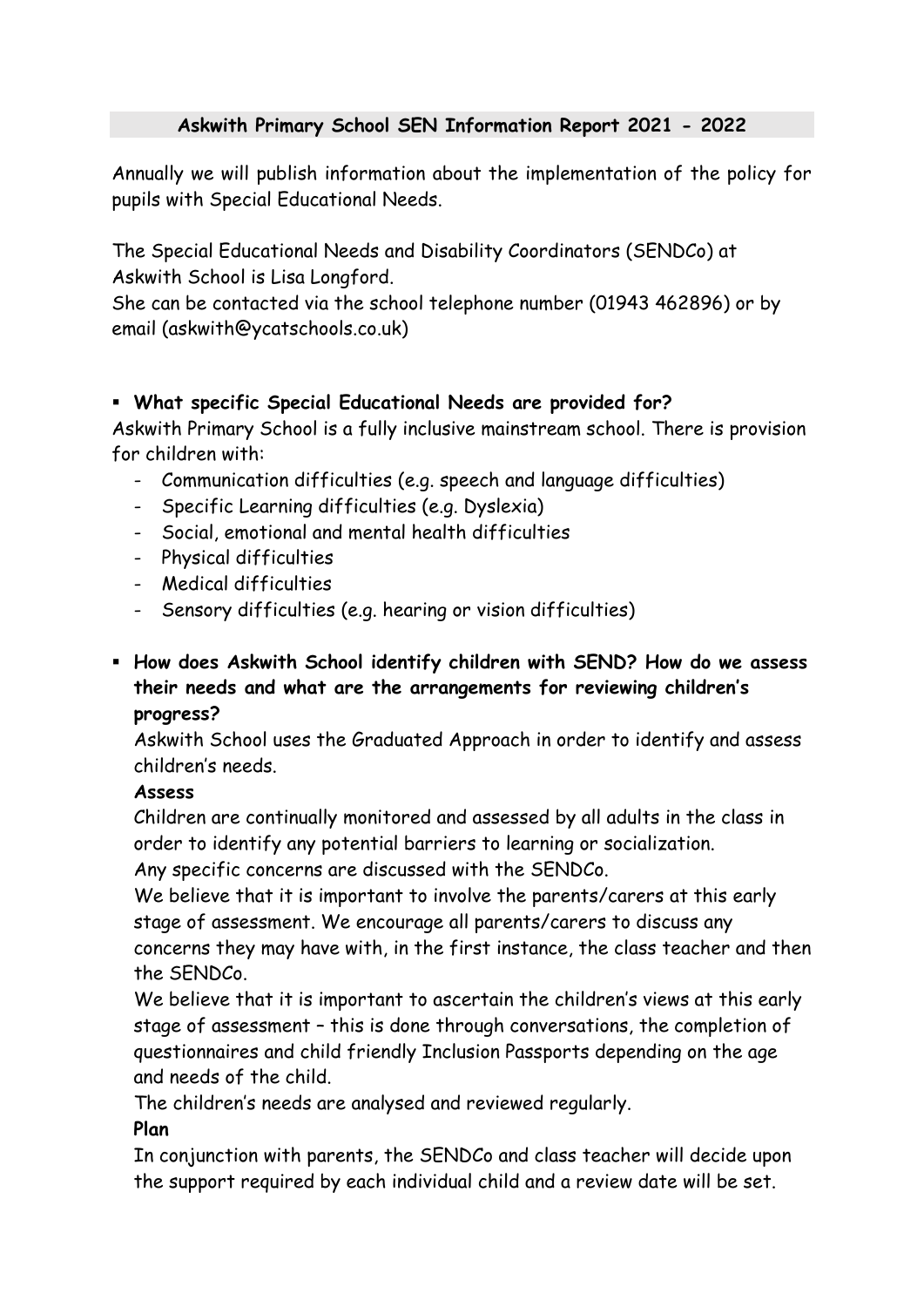A provision map sets out the provision required and where appropriate an Inclusion Passport is completed and discussed with parents/carers.

#### **Do**

Interventions are implemented by the class teacher or the T.A. The SENDCo oversees this process and where necessary offers advice/support.

The impact of the intervention is monitored.

# **Review**

The effectiveness of the intervention(s) are reviewed with the children and their parents/carers.

A cycle of review meetings will then take place.

If specialist support is required, parental consent is sought and the relevant documentation is completed and signed.

If necessary, an Education, Health and Care assessment may be requested. The EHC plan will be reviewed annually by all relevant parties and the L.A.

 **How do we involve the parents/carers of children with SEND in their child's education?** 

Parents/carers views are invaluable when assessing children's needs. At Askwith we believe that Parents should be involved at all stages of the Assessment and Review process.

Regular monitoring and progress meetings take place alongside less formal conversations.

Parents/carers are encouraged to contact the class teacher if they have any questions or concerns.

## **How do we involve the children with SEND in their education?**  At Askwith, we believe that children should be fully involved at every stage of the Graduated Approach.

This is done through conversations, the completion of questionnaires and child friendly Inclusion Passports depending on the age and needs of the child.

 **How do we support children in moving between phases of education?** School staff liaise with the children's next class teacher as they move through Askwith School. The children's Inclusion Passport and Provision Maps are discussed and passed on during a transition meeting. When the children move on to a new school, the SENDCo/class teacher liaises closely with staff and all relevant documentation is discussed and transferred.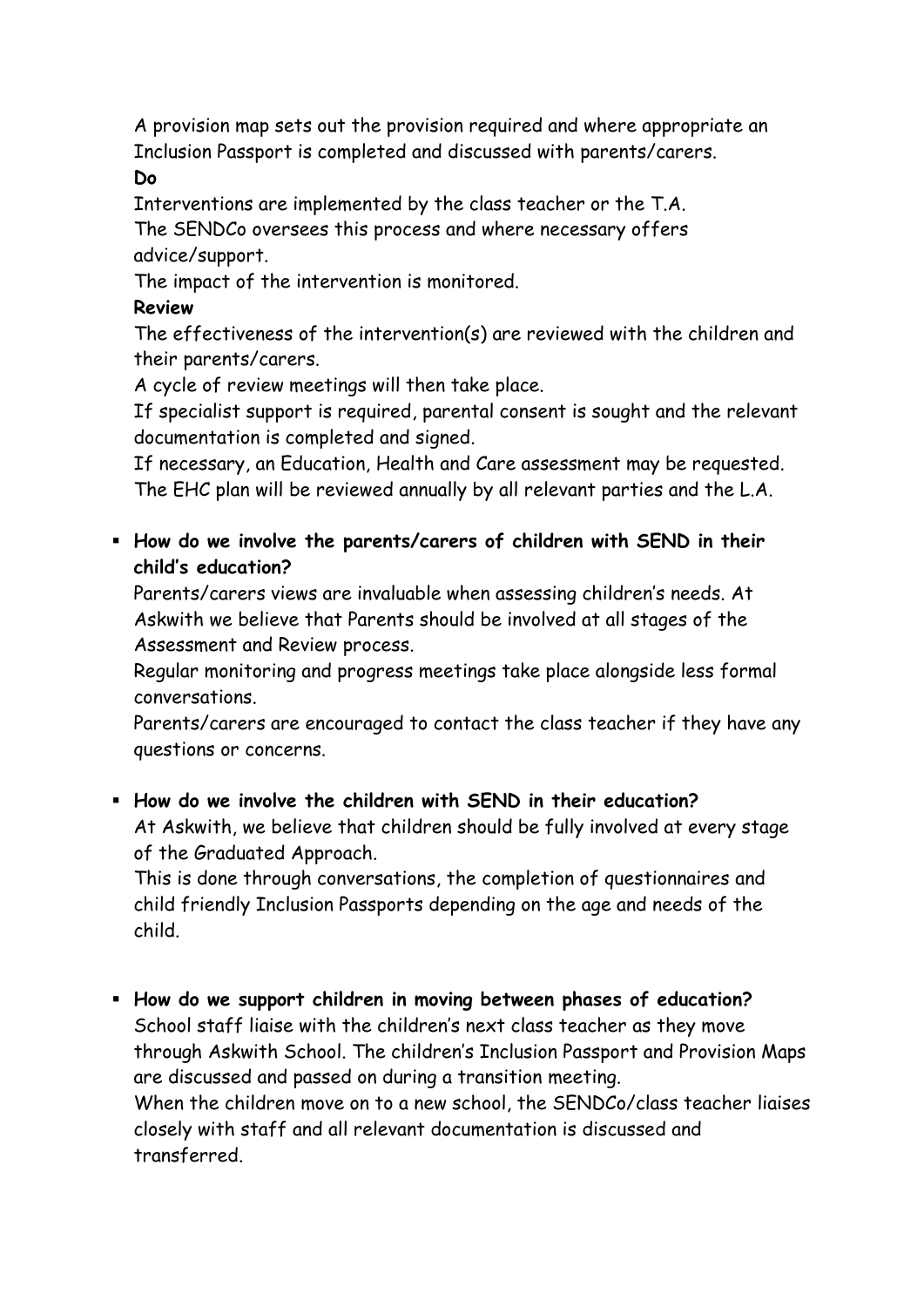## **How do we teach children with SEND?**

At Askwith, we strongly believe that all children should feel included. We focus on the whole child – strengths and weaknesses are taken into account and provision is adapted accordingly. All learning is personalised to meet the needs of the learners. Lessons are carefully differentiated to meet the needs of all children whatever their learning style. Staff use a variety of teaching styles and resources in lessons to support children's learning.

 **How do we adapt the curriculum and the learning environment of children with SEND?**

At Askwith, we strongly believe that all teaching should be suitable for the needs of the children and therefore the curriculum is adapted whenever necessary.

Our learning environment includes access arrangements for children with physical disabilities (e.g. a disabled toilet, a disabled ramp). We have used radio aids for children with hearing impairments. We have been assessed as a Dyslexia Friendly School and use dyslexia friendly approaches for all children.

- **Where can the details of the curriculum provided each year be accessed?** Askwith School provides a broad and balanced curriculum, the details of this can be accessed via curriculum maps sent to parents termly or viewed on the school website.
- **How do we ensure that children with SEN are able to engage in activities available with children who do not have SEN?** Askwith School is a fully inclusive school. All children are given the opportunity to be included in all activities including extra-curricular activities. A risk assessment is carried out prior to any out of school activity to ensure everyone's health and safety will not be compromised. In the unlikely event that it is considered unsafe for a child to take part in an activity, then alternative activities would be provided. All visitors are made aware of any additional needs that the children they are working with have before their visit. This is reiterated on their arrival and extra support staff are made available if necessary. For example, in order to support a child with hearing difficulties, all visitors, workshop providers, sports providers are asked to wear the radio aid. It is also taken on all out of school visits.
- **What training do the staff undertake to work with children with SEND?** All staff in school attend regular training sessions. These include: Numicon, Paired Reading, Questioning skills, Speech and Language training, Autism training, Reading Intervention, Inference Training sessions, ALK training,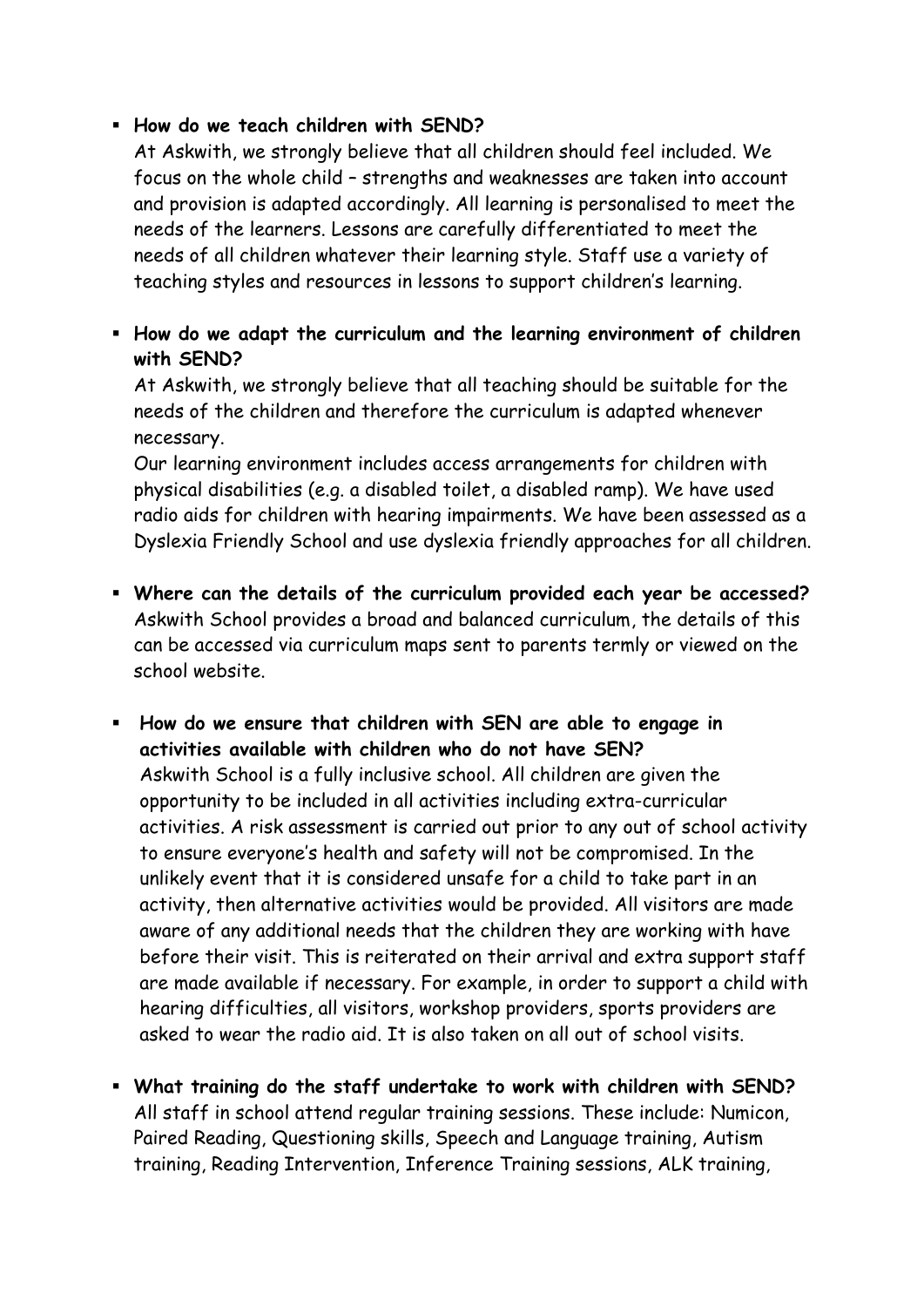Precision Teaching training, stammering support training, Diabetes training, Thrive training and Attachment disorder training as well as training supplied by Compass Buzz regarding emotional and mental health concerns. Over Lockdown, the support staff at Aswith have completed Level 2 TDQA training in Mental Health, Autism, Managing Behaviour, SpLD, Diabetes and Awareness of Bullying.

## **How is specialist expertise accessed?**

Where appropriate, we are able to access specialist support from the NYCC SEND Hub. With consent from parents, a referral is made centrally which is assessed by a panel and forwarded to the relevant specialist teacher. Other specialist support services such as Educational Psychologists can also be accessed through this central referral system.

We can also access specialist support from the Deafness and Hearing Impairment Team, the Occupational Therapist, the Epilepsy Nurse and the Diabetes Nurse.

 **How do we evaluate the effectiveness of the provision made for children with SEND?**

Regular meetings with all members of staff take place to review and assess provision. Views of parents and children are taken into account. Any adaptations to provision or training needs are identified.

 **What support for improving emotional and social development are put in place? What are the arrangements for listening to the views of children with SEND?**

Regular PSHE sessions and assemblies take place with the whole class/Key Stage/whole school. Social and Emotional support programmes such as Socially Speaking and Think Good-Feel Good activities (cognitive behavior therapy) are regularly used. The family groups at Askwith give the children the opportunity to discuss their views and feelings. There is also a named adult that the children can speak to. Children are made aware of the worry box that is stored centrally.

 **How does the school involve specialist external services in meeting the needs of children with SEND and supporting their families?**

Askwith School has established excellent working relationships with professionals from the following agencies:

- o The Educational Psychologist
- o School Nurse and Health Visitor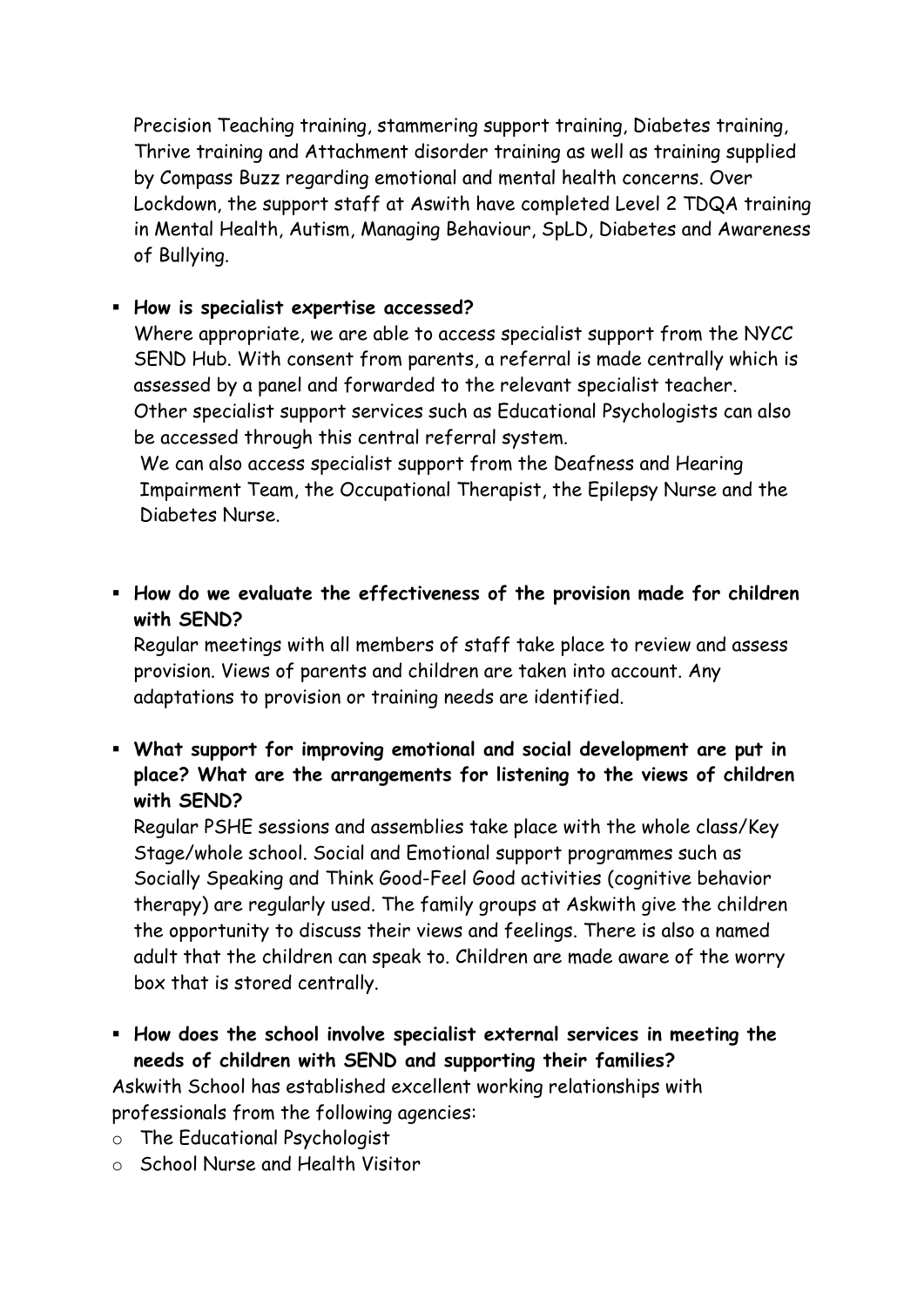- o Educational Social Worker
- o Deafness and Hearing Impairment Team
- o Speech and Language Therapist
- o Occupational Therapists
- o Paediatrician
- o Enhanced Mainstream Schools for Speech, Language and Communication and Specific Learning Difficulties.
- o Severe Learning Difficulties Team Professionals from all the above agencies have supported staff and children in school. School would only contact an outside agency after consultation with parents.
- **What are the arrangements for handling complaints from parents of children with SEND about the provision made at the school?** Parents who have a grievance or complaint about the nature or amount of special educational provision that their child receives are encouraged to ask for a mutually convenient meeting with the school in order to resolve the issue.

The Local Authority must have in place 'arrangements with a view to avoiding or resolving disagreements between parents and certain schools about the special educational provision made for their child.' (SEN Code of Practice)

 **What are the arrangements for supporting children and young people who are looked after by the Local Authority and have SEND?**

It is important that all children with SEN receive the educational provision which meets their needs. However, for looked after children, many of whom will have had difficult and unstable home and school lives before coming into care, it is imperative that their needs are quickly and efficiently assessed and provided for so that the effect of any instability on their education is reduced to a minimum.

For children with SEN, but without statements/EHCPs, it is the school in the main that will make provision for the child's special educational needs. Relevant obligations are in section 317 of the Education Act 1996. Local authorities only incur responsibilities for children with SEN when it becomes necessary for them to assess a child's SEN and determine special educational provision in an EHCP.

*Taken from: Guidance on Looked After Children with Special Educational Needs placed outof-authority*

**What is the school's Local Offer?**